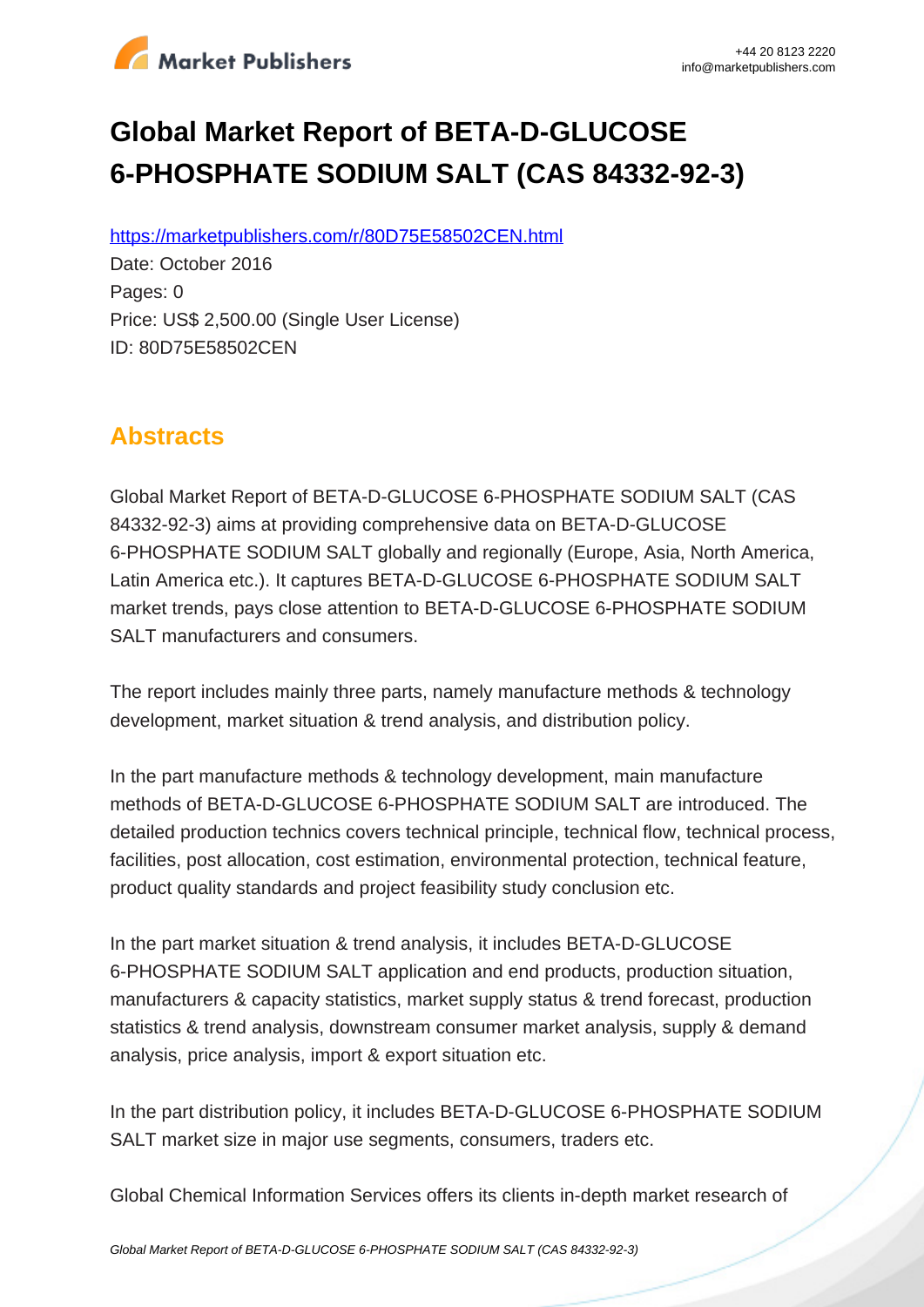

chemical products on the basis of global and regional markets (North & Latin America, Asia Pacific, European Union, Russia and CIS). We have been engaged in information industry since 2005, and our reports ever serve many international chemistry companies. We are the biggest chemistry information system in China. More than 150,000 kinds of chemical products are in our database.

Our services include:

Global Market Report China Market Report Price analysis Import & Export Data Products Catalog Suppliers List Specific Research

Trade Leads

Please note that the report is a half ready one and it takes 5 business days to update and dispatch the publication; the report's ToC, Lists of tables and figures are subjects to changes upon report completion.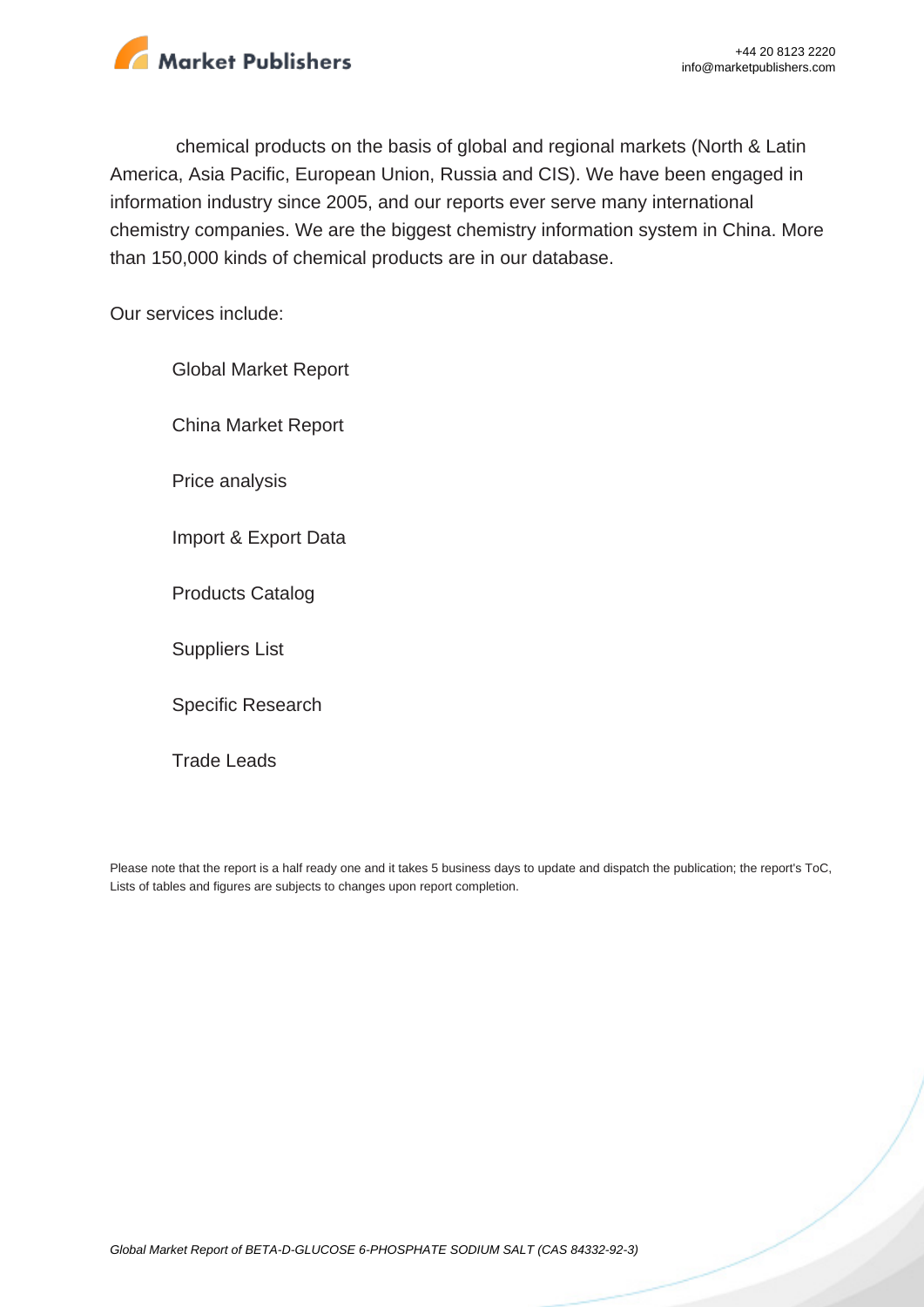

# **Contents**

## **PART 1: INTRODUCTION OF BETA-D-GLUCOSE 6-PHOSPHATE SODIUM SALT**

Chapter 1: Brief Introduction of BETA-D-GLUCOSE 6-PHOSPHATE SODIUM SALT

Chapter 2: Product Identification

Chapter 3: Physical Properties

Chapter 4: Quality Specifications

# **PART 2: MANUFACTURE METHODS AND TECHNOLOGY DEVELOPMENT OF BETA-D-GLUCOSE 6-PHOSPHATE SODIUM SALT**

Chapter 1: Introduction of Main Manufacture Methods

- 1. Introduction of main manufacture methods
- 2. Production technics and equipment
- 1) Technical principle
- 2) Technical flow
- 3) Technical process
- 4) Facilities
- 5) Post allocation
- 6) Cost estimation
- 7) Environmental protection
- 8) Technical feature
- 9) Product quality standards
- 10) Project feasibility study conclusion

Chapter 2: Introduction of Patent Manufacture Methods

Chapter 3: New Progress on the Manufacture Technology

#### **PART 3: APPLICATION OF BETA-D-GLUCOSE 6-PHOSPHATE SODIUM SALT**

Chapter 1: Application Review

Chapter 2: End Products(Downstream Products) of BETA-D-GLUCOSE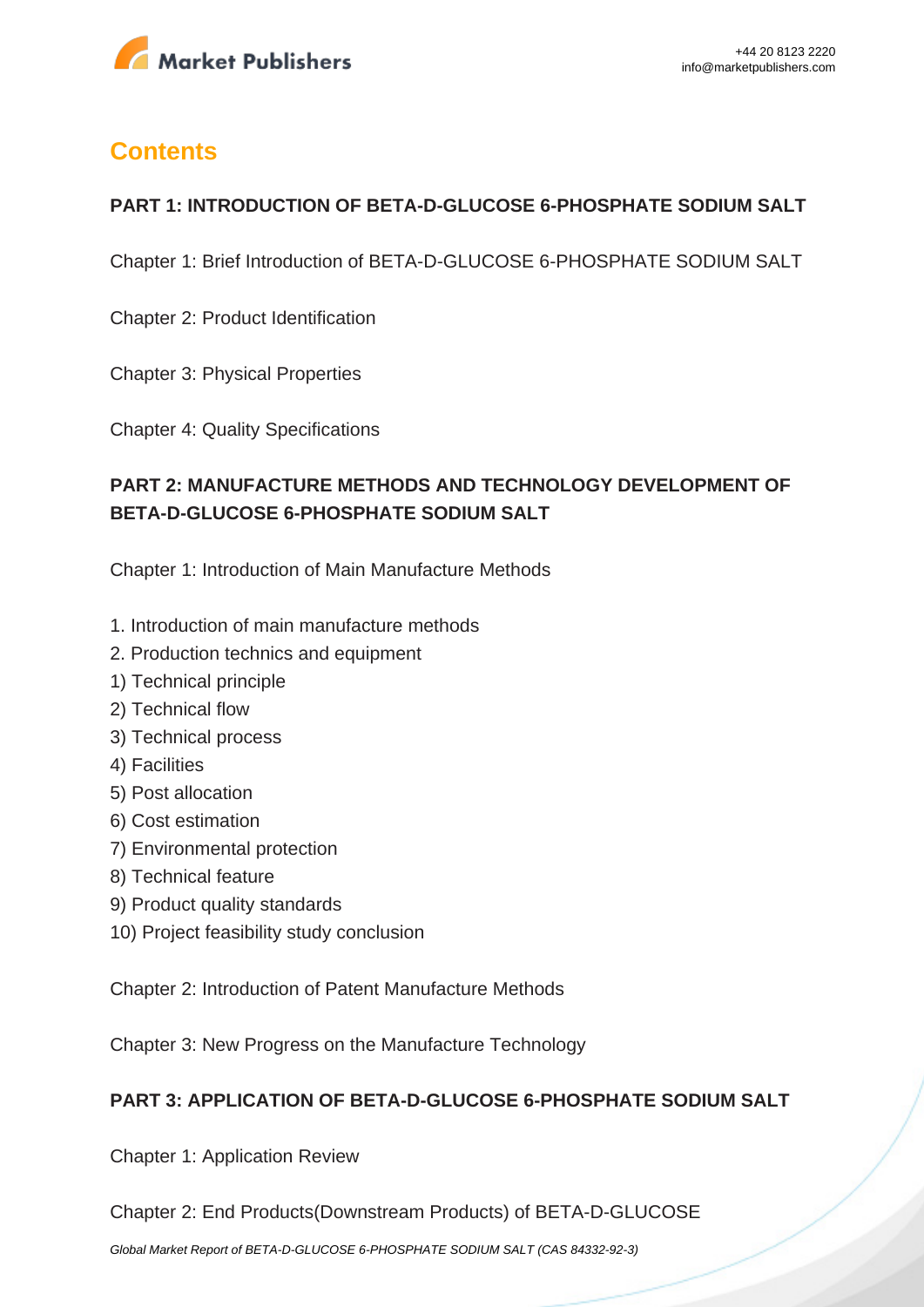

#### 6-PHOSPHATE SODIUM SALT

Chapter 3: New Applications of BETA-D-GLUCOSE 6-PHOSPHATE SODIUM SALT

# **PART 4: PRODUCTION SITUATION OF BETA-D-GLUCOSE 6-PHOSPHATE SODIUM SALT**

Chapter 1: Current Production Situation

- 1.1 Europe
- 1.2 Asia
- 1.3 North America
- 1. Global production situation
- 2. China production situation

Chapter 2: Manufacturers in China

- 1. Manufacturers and scale statistics of China in 2016
- 2. Introduction of major manufacturers of China
- 3. Description of the proposed construction projects
- 4. Capacity trend analysis in next five years in China

Chapter 3: Manufacturers Outside of China

- 1. Manufacturers and scale statistics outside of China in 2016
- 2. Introduction of major manufacturers outside of China
- 3. Capacity trend analysis in next five years outside of China

Chapter 4: Production Trend Analysis

- 1. Global production statistics from 2009 to 2015
- 2. Prediction of global production trends from 2016 to 2020
- 3. Chinese production statistics from 2009 to 2015
- 4. Prediction of Chinese production trends from 2016 to 2020

## **PART 5: MARKET SITUATION OF BETA-D-GLUCOSE 6-PHOSPHATE SODIUM SALT**

[Global Market Report of BETA-D-GLUCOSE 6-PHOSPHATE SODIUM SALT \(CAS 84332-92-3\)](https://marketpublishers.com/report/cas/84332-92-3-bc591444.html)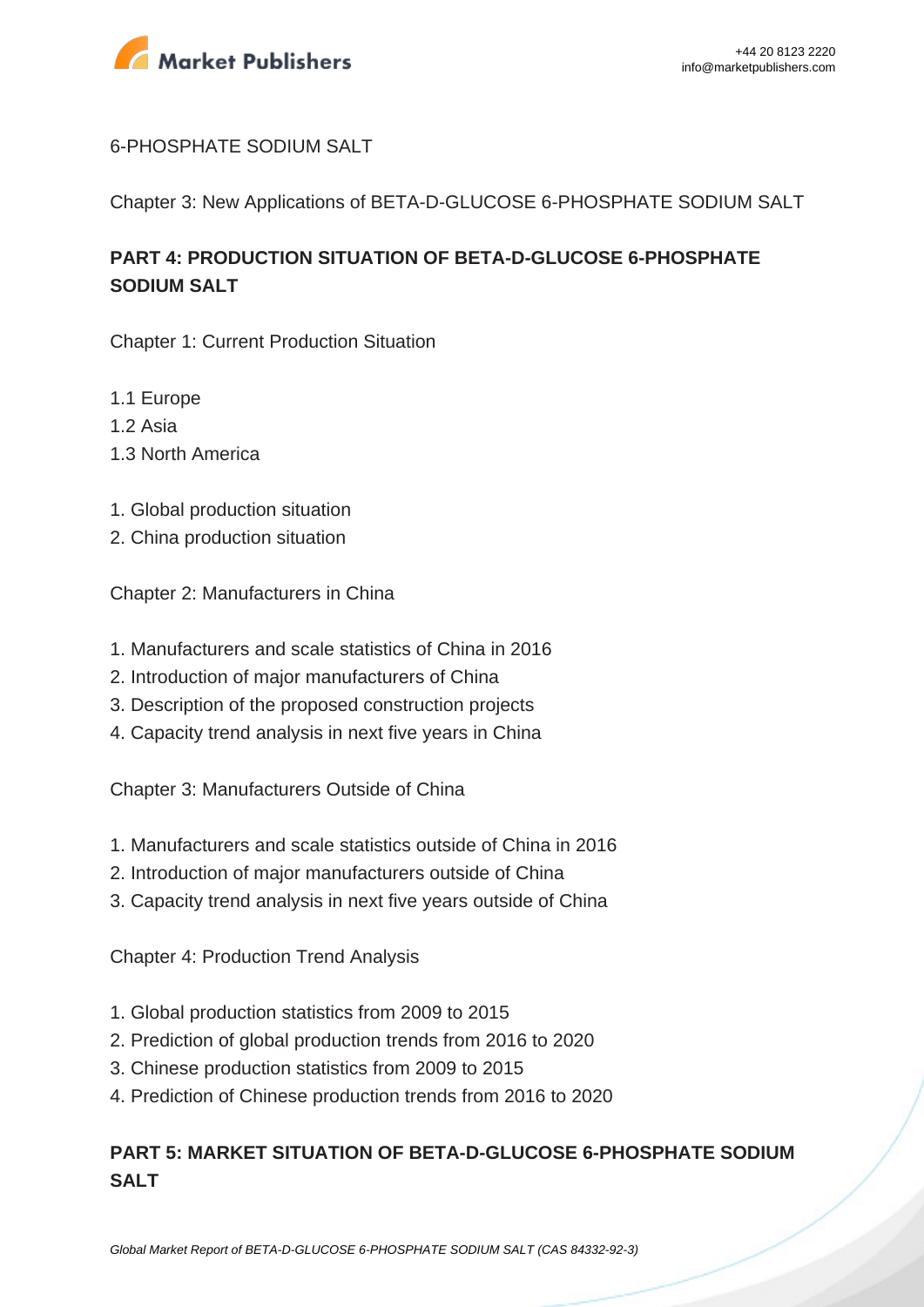

Chapter 1: Market Supply Status and Trend Forecast

- 1. Global market supply analysis from 2009 to 2015
- 2. Global market supply trend forecast from 2016 to 2020
- 3. China market supply analysis from 2009 to 2015
- 4. China market supply trend forecast from 2016 to 2020

Chapter 2: Downstream Consumer Market Analysis

- 1. Downstream consumer market share and development speed analysis
- 2. Downstream consumer market forecast from 2016 to 2020

Chapter 3: Supply and Demand Analysis and Forecast

Chapter 4: Price Analysis

Chapter 5: Import & Export Situation

# **PART 6: DISTRIBUTION POLICY OF BETA-D-GLUCOSE 6-PHOSPHATE SODIUM SALT**

Chapter 1: Market Size in Major Use Segments

Chapter 2: Major End Users

Chapter 3: Potential Users

#### **PART 7: REFERENCE**

#### **APPENDIX I: INTRODUCTION OF GCIS**

**APPENDIX II: CONTACT INFORMATION**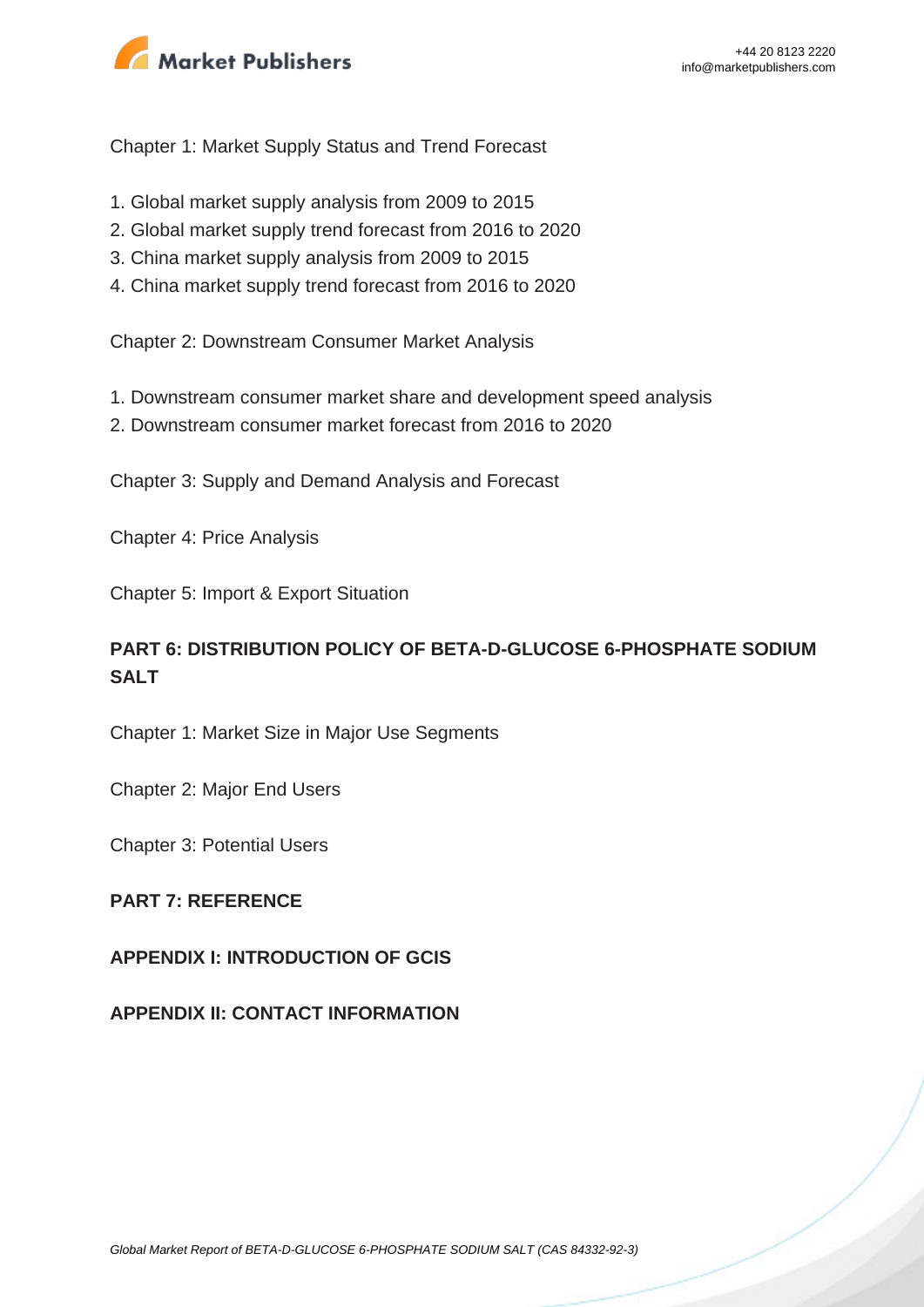

# **Tables & Figures**

#### **TABLES AND FIGURES**

Table 1: BETA-D-GLUCOSE 6-PHOSPHATE SODIUM SALT description Table 2: Physical properties of BETA-D-GLUCOSE 6-PHOSPHATE SODIUM SALT Table 3: Quality specifications of BETA-D-GLUCOSE 6-PHOSPHATE SODIUM SALT Table 4: Main Facilities for the production of BETA-D-GLUCOSE 6-PHOSPHATE SODIUM SALT Table 5: Cost evaluation for the production of BETA-D-GLUCOSE 6-PHOSPHATE SODIUM SALT Table 6: Post allocation for the production of BETA-D-GLUCOSE 6-PHOSPHATE SODIUM SALT Table 7: Specifications of BETA-D-GLUCOSE 6-PHOSPHATE SODIUM SALT Table 8: Global capacity distribution Table 9: China capacity distribution Table 10: Manufacturers and capacities of BETA-D-GLUCOSE 6-PHOSPHATE SODIUM SALT in China in 2016 Table 11: Proposed construction projects in China Table 12: Manufacturers and capacities of BETA-D-GLUCOSE 6-PHOSPHATE SODIUM SALT outside of China in 2016 Table 13: Global production statistics from 2009 to 2015 Table 14: Chinese production statistics from 2009 to 2015 Table 15: The demand forecast on downstream consumer markets from 2016 to 2020 Table 16: The supply and demand forecast on BETA-D-GLUCOSE 6-PHOSPHATE SODIUM SALT from 2016 to 2020 Table 17:The average price of BETA-D-GLUCOSE 6-PHOSPHATE SODIUM SALT from 2009 to 2015 Table 18: The price of BETA-D-GLUCOSE 6-PHOSPHATE SODIUM SALT in 2016 Table 19: Market size in major use segments Table 20: Major end users of BETA-D-GLUCOSE 6-PHOSPHATE SODIUM SALT Table 21: Potential users of BETA-D-GLUCOSE 6-PHOSPHATE SODIUM SALT Table 22: The main trading companies of BETA-D-GLUCOSE 6-PHOSPHATE SODIUM SALT Figure 1: Chemical structure of BETA-D-GLUCOSE 6-PHOSPHATE SODIUM SALT Figure 2: Flow chart for the production of BETA-D-GLUCOSE 6-PHOSPHATE SODIUM SAI<sub>T</sub> Figure 3: Global production trend forecast from 2016 to 2020

Figure 4: Chinese production trend forecast from 2016 to 2020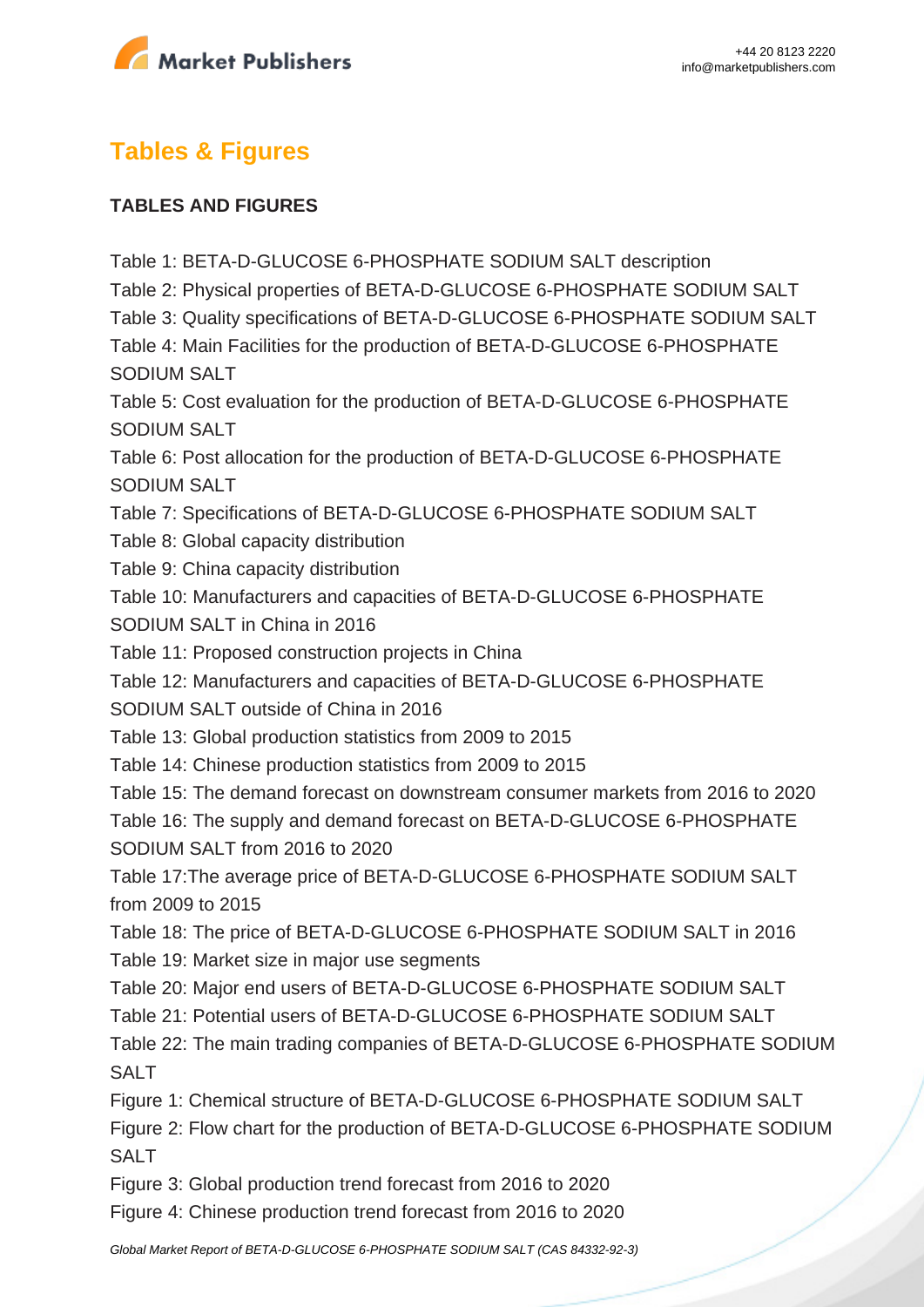

Figure 5: Price trend of BETA-D-GLUCOSE 6-PHOSPHATE SODIUM SALT from 2009 to 2020

Figure 6: Global market share of BETA-D-GLUCOSE 6-PHOSPHATE SODIUM SALT by regions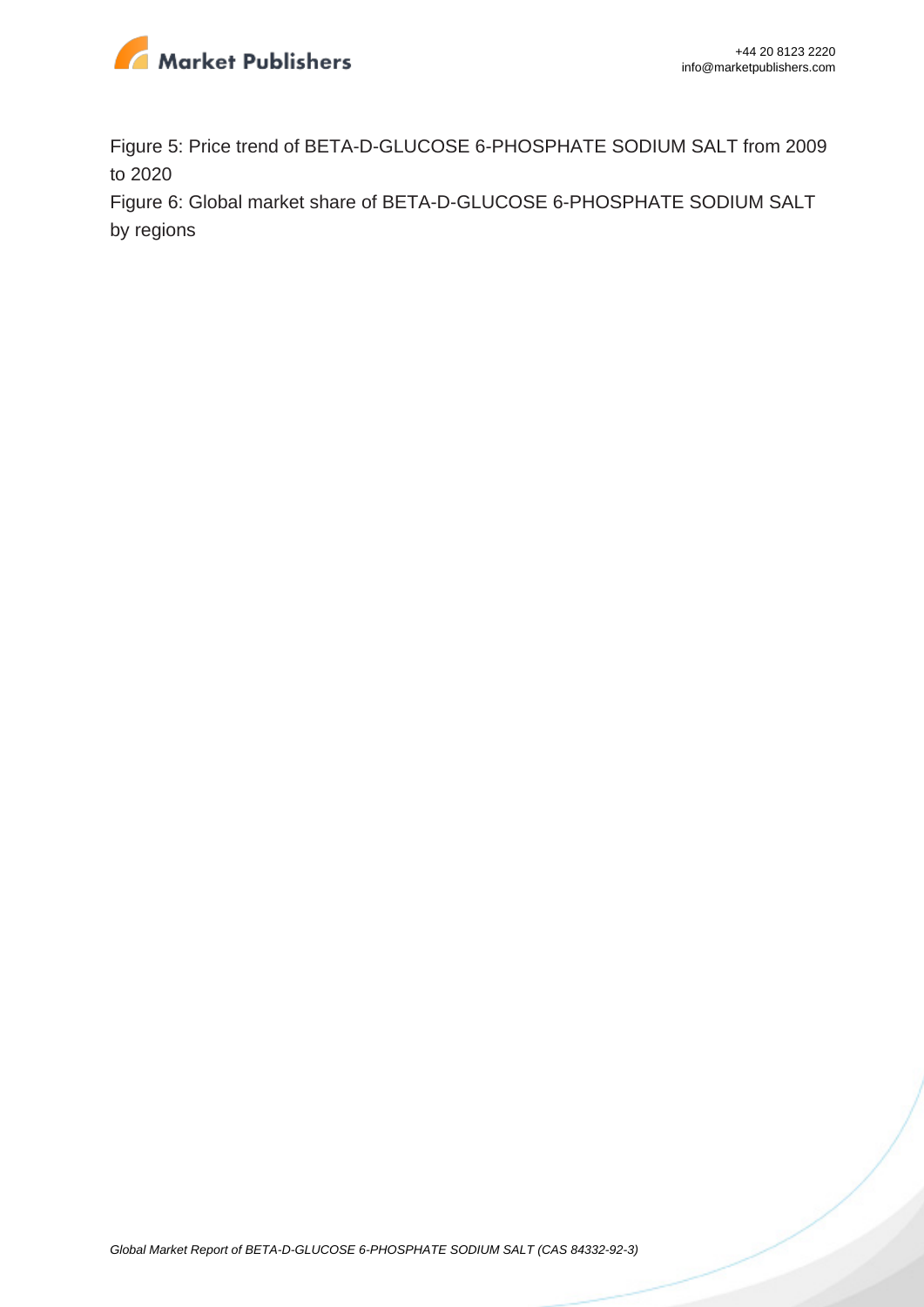

## I would like to order

Product name: Global Market Report of BETA-D-GLUCOSE 6-PHOSPHATE SODIUM SALT (CAS 84332-92-3)

Product link: [https://marketpublishers.com/r/80D75E58502CEN.html](https://marketpublishers.com/report/cas/84332-92-3-bc591444.html)

Price: US\$ 2,500.00 (Single User License / Electronic Delivery) If you want to order Corporate License or Hard Copy, please, contact our Customer Service:

[info@marketpublishers.com](mailto:info@marketpublishers.com)

## Payment

To pay by Credit Card (Visa, MasterCard, American Express, PayPal), please, click button on product page [https://marketpublishers.com/r/80D75E58502CEN.html](https://marketpublishers.com/report/cas/84332-92-3-bc591444.html)

To pay by Wire Transfer, please, fill in your contact details in the form below:

First name: Last name: Email: Company: Address: City: Zip code: Country: Tel: Fax: Your message:

\*\*All fields are required

Custumer signature

Please, note that by ordering from marketpublishers.com you are agreeing to our Terms & Conditions at<https://marketpublishers.com/docs/terms.html>

To place an order via fax simply print this form, fill in the information below and fax the completed form to +44 20 7900 3970